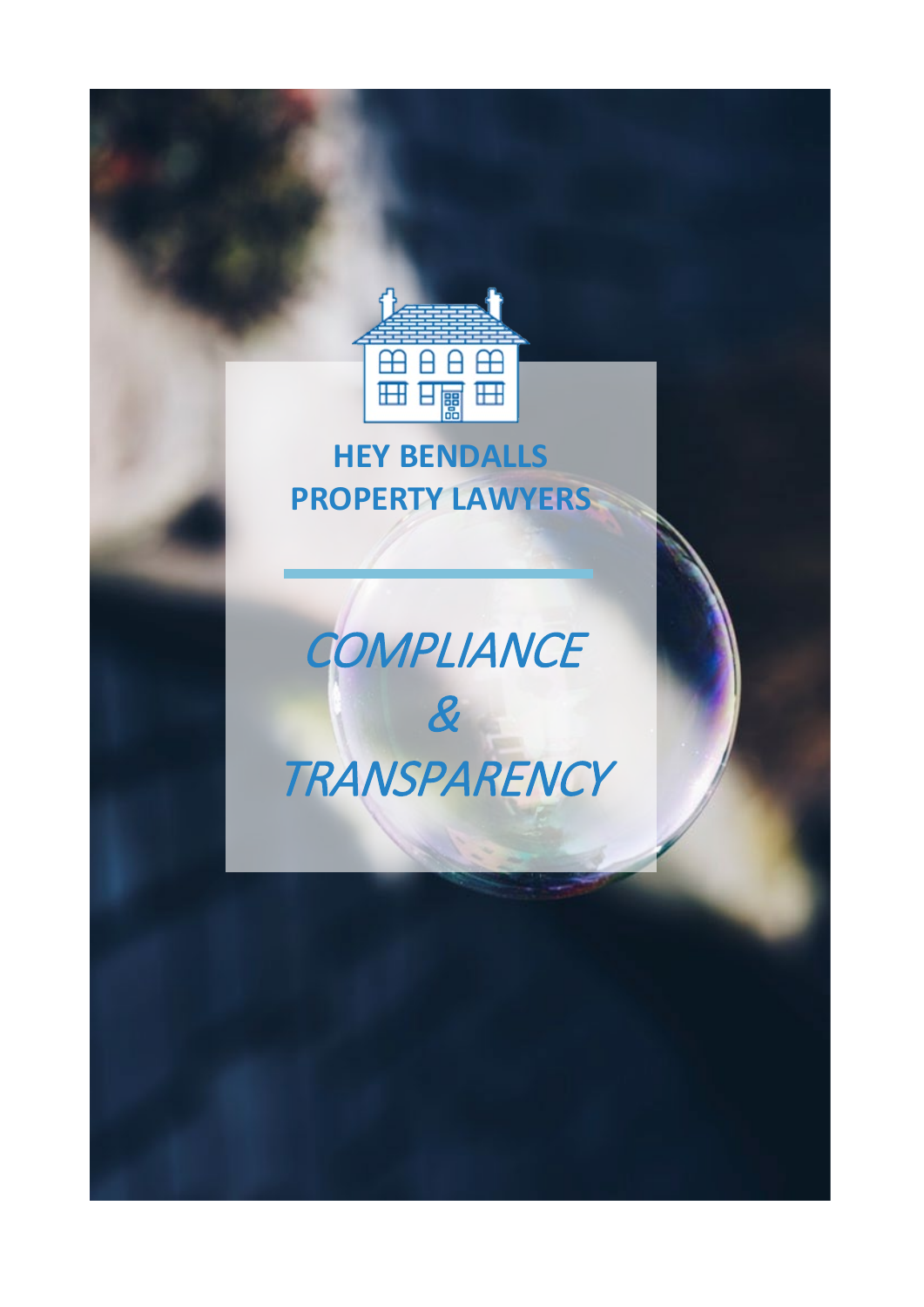#### Disclaimer

Our website and the information contained on the website about HEY Bendalls Property Lawyers at Ely and Downham Market is general information only and professional advice should always be taken for all legal enquiries.

#### Regulatory Information

HEY Bendalls Property Lawyers is regulated by the CLC Practice Licence Number: 11124

Please see the CLC Website for more information[: https://www.clc-uk.org/](https://www.clc-uk.org/)

Services at HEY Bendalls

At HEY Bendalls we offer the following services:

*Conveyancing for Residential Property Sales & Purchases* 

For the Key Stages of *buying a property*, please visit: https://www.clc-uk.org/consumers/home-buying-process/

For the Key Stages of *selling a property*, please visit: https://www.clc- uk.org/consumers/home-selling-process/

For information on how long the conveyancing process is for buying and selling a property and for information on what can hold up transactions, please visit[: https://hoa.org.uk/advice/guides-for-homeowners/i-am](https://hoa.org.uk/advice/guides-for-homeowners/i-am-%09buying/how-long-does-it-take-to-buy-or-sell-home/)[buying/how-long-does-it-take-to-buy-or-sell-home/](https://hoa.org.uk/advice/guides-for-homeowners/i-am-%09buying/how-long-does-it-take-to-buy-or-sell-home/)

*Conveyancing for Commercial Property Sales & Purchases* 

For the Key Stages of the sale of commercial property, please visit: [https://www.rightmove.co.uk/advice/seller/other-things-to](https://www.rightmove.co.uk/advice/seller/other-things-to-%09consider/selling-a-commercial-property/)[consider/selling-a-commercial-property/](https://www.rightmove.co.uk/advice/seller/other-things-to-%09consider/selling-a-commercial-property/)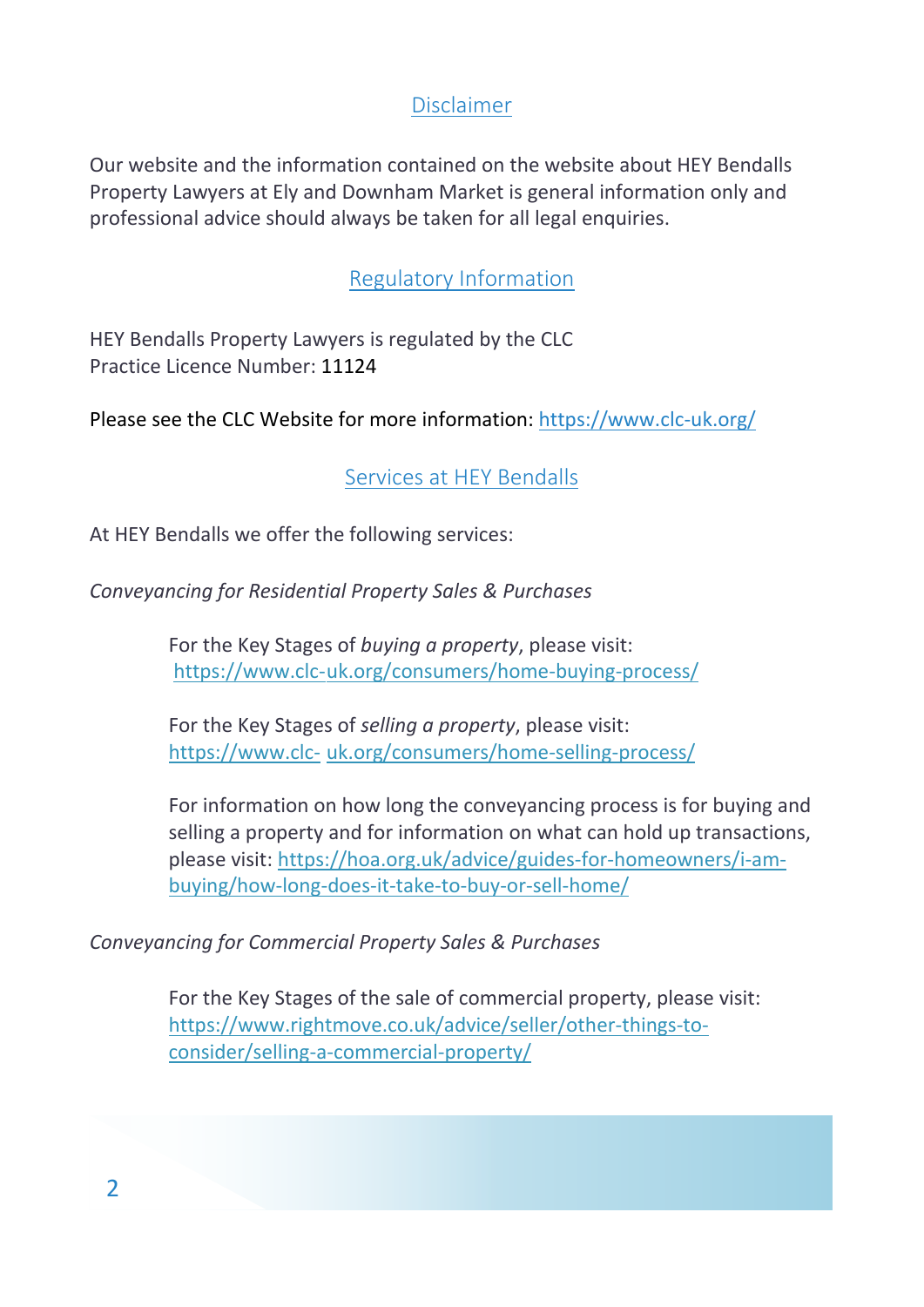*Transfer of Equity & Remortgaging*

For information on how long mortgage applications and remortgages can take and how things can be sped up, please visit: [https://hoa.org.uk/advice/guides-for-homeowners/i-am-buying/long](https://hoa.org.uk/advice/guides-for-homeowners/i-am-buying/long-%09take-get-mortgage/)[take-get-mortgage/](https://hoa.org.uk/advice/guides-for-homeowners/i-am-buying/long-%09take-get-mortgage/)

#### Prices

We are required by our Regulator to display an average cost for our services. It is important to remember that the information below is a typical scenario and does not reflect every circumstance. To find out more about our services and our prices, please call the office.

Please note that at HEY Bendalls, we do not have any referral arrangements with third parties and we are not paid to refer Clients to third parties.

Where we can, we offer *a fixed-fee only*. Anything that may have to be paid out, such as payment for Indemnity Policies or Management Packs (as a requirement as part of the process) has nothing to do with our fee and will need to be added to our fee for an overall cost.

In unusual cases, it may be necessary for us to charge at an hourly rate (rather than a fixed-fee) but this would always be made clear to you from the outset.

*What Is Included in the Legal Fee?*

Our estimate of legal fees for the conduct of your transaction will be based on carrying out the usual steps in connection with the standard conveyance of a freehold property that is registered at the Land Registry. Should your transaction not be a typical freehold registered property then the work we do may increase depending on what is required to be done and our fees will increase.

We will supply you with a menu of additional services at the outset showing our fees for the various items of additional work that may arise.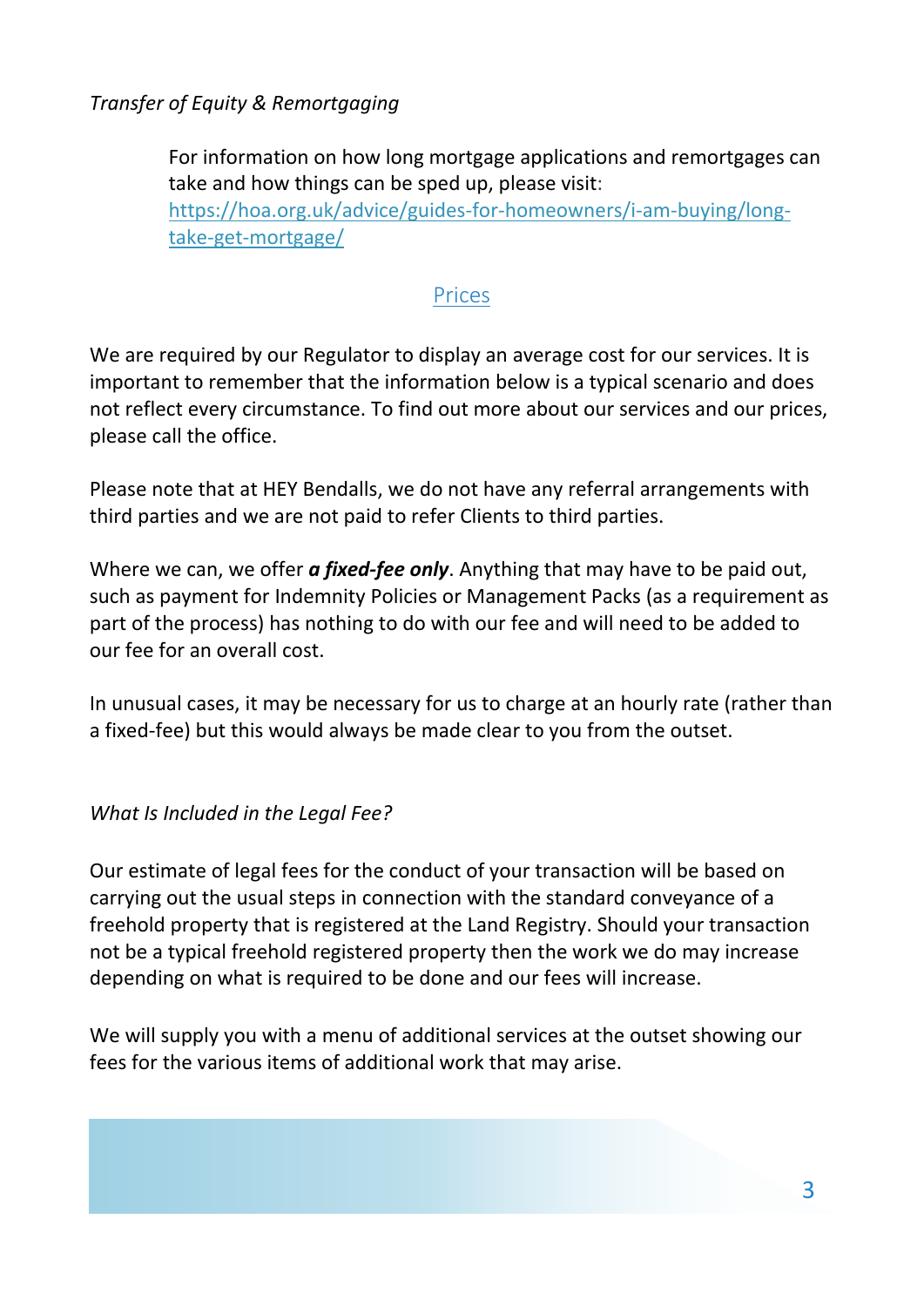We cap our charges for this work at the fee shown in the menu in order that you have clarity and certainty.

#### *Property Sale & Purchase*

We will provide you with a fixed fee quotation which is based on your individual circumstances. The conveyancing fee for buying or selling a property ranges from £900 to £3,000 including VAT. There are a number of factors which can affect the complexity of a conveyancing transaction and the quotation you will be given, such as the value and nature of the property, the number of proposed buyers/sellers and how they intend to hold the property between them, whether the property is leasehold or freehold, and geographical location.

Every transaction is different and in order to provide you with a fixed fee quotation we will take detailed information from you about the proposed transaction. To give you an understanding of our pricing the following are examples of quotations for transactions of varying size and complexity. These examples are for illustrative purposes only and are not a guarantee of the fixed fee quotation which you will receive as this will be tailored to your specific situation:

Example 1 – The purchase or sale of an unregistered Freehold property as an investment. Value £500,000.00. Property is subject to 2 leasehold titles. Located in Ely. Our fee would be £3,000.00 (excluding VAT and disbursements).

Example 2 – The purchase or sale of a piece of land to use as garden land. Value £2,000.00. No complicating factors. Located in Ely. Our fee would be £900.00 (excluding VAT and disbursements).

Example 3 – The purchase or sale of a registered Freehold property. Value £250,000. Two purchasers to hold the property as Tenants in Common in equal shares. Located in Cambridge. Our fee would be £1,200 (excluding VAT and disbursements).

Disbursements also form a necessary part of the process and include the following for a Sale of Residential Property:

£100.00 for Searches (to include a required Identification Checks)

**NOTE:** This also does not include prices for things such as Indemnity Policies or the third party cost of Management Packs etc.

The disbursements for a property Purchase differ slightly: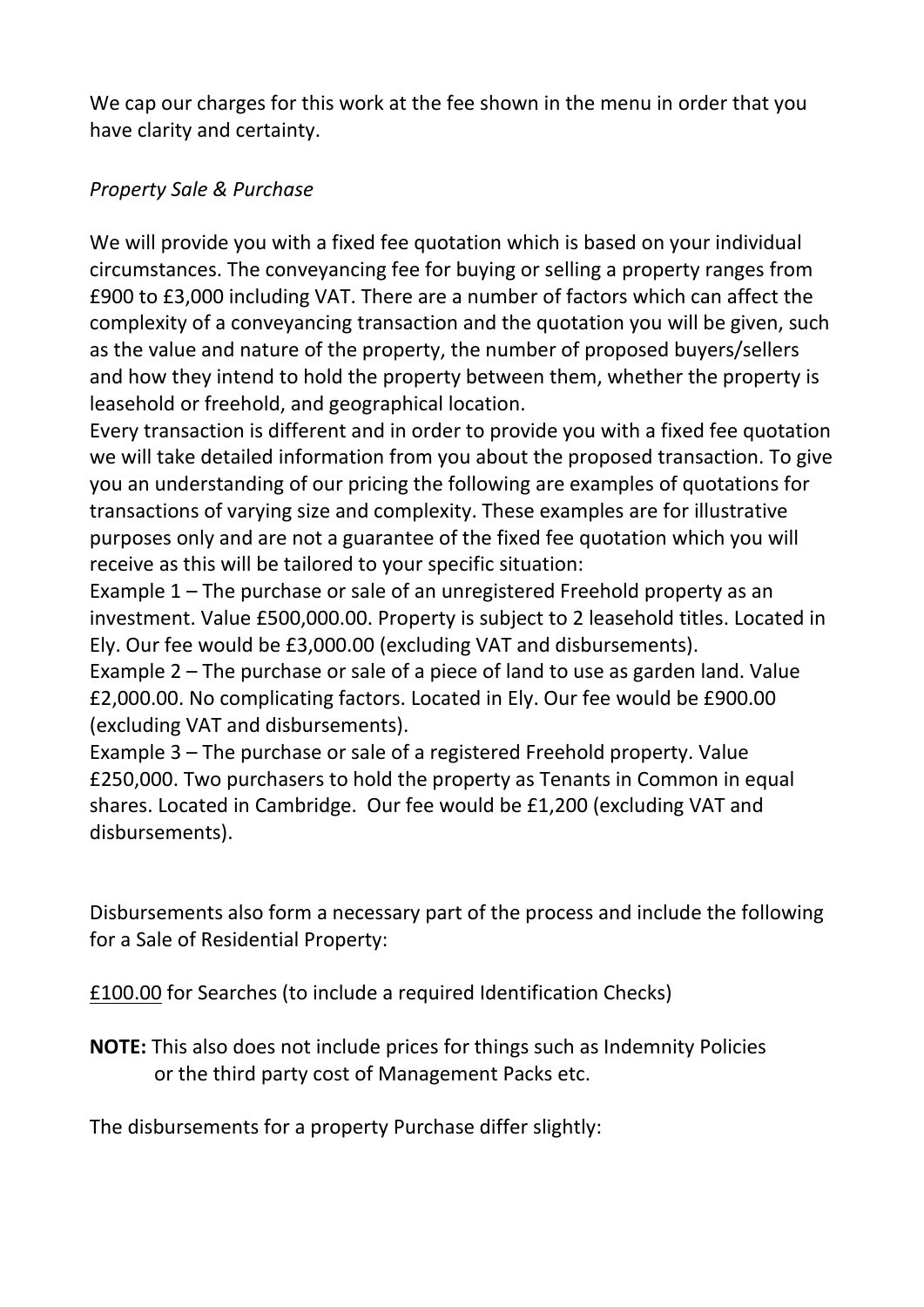£300.00 for Searches (to include a required Identification, Environmental, Water & Drainage and Local Authority Searches)

£270.00 for an application to the Land Registry (based on the above average property asking price). For more information, please visit: <https://www.gov.uk/guidance/hm-land-registry-registration-services-fees>

A payment for Stamp Duty is also required but is dependent on many factors, to find out how much Stamp Duty you may have to pay please visit: <https://www.tax.service.gov.uk/calculate-stamp-duty-land-tax/#/intro>

**NOTE:** It is important to know that the cost for the Land Registry application varies depending on the property itself. This also does not include prices for things such as Indemnity Policies or the third party cost of Management Packs etc.

The usual steps in connection with a standard purchase conveyance of freehold property are as follows:

#### $\Delta$

- Checking an approving the contract for purchase
- Carrying out a reporting to you upon the usual searches (Local Authority, Drainage and Environmental Searches)
- $\bullet$  Checking and reporting to you on the title to the property
- Preparing and obtaining your signature to the Transfer Deed
- Collecting your purchase funds / deposit and arranging the exchange of contracts.
- Carrying out pre-completion official searches.
- $\bullet$  Completing the purchase
- Registering the purchase the Land Registry

The usual steps in connection with a standard sale conveyance of freehold property are as follows:

- Obtaining your Title documents from the Land Registry and checking it
- Preparing the Contract for sale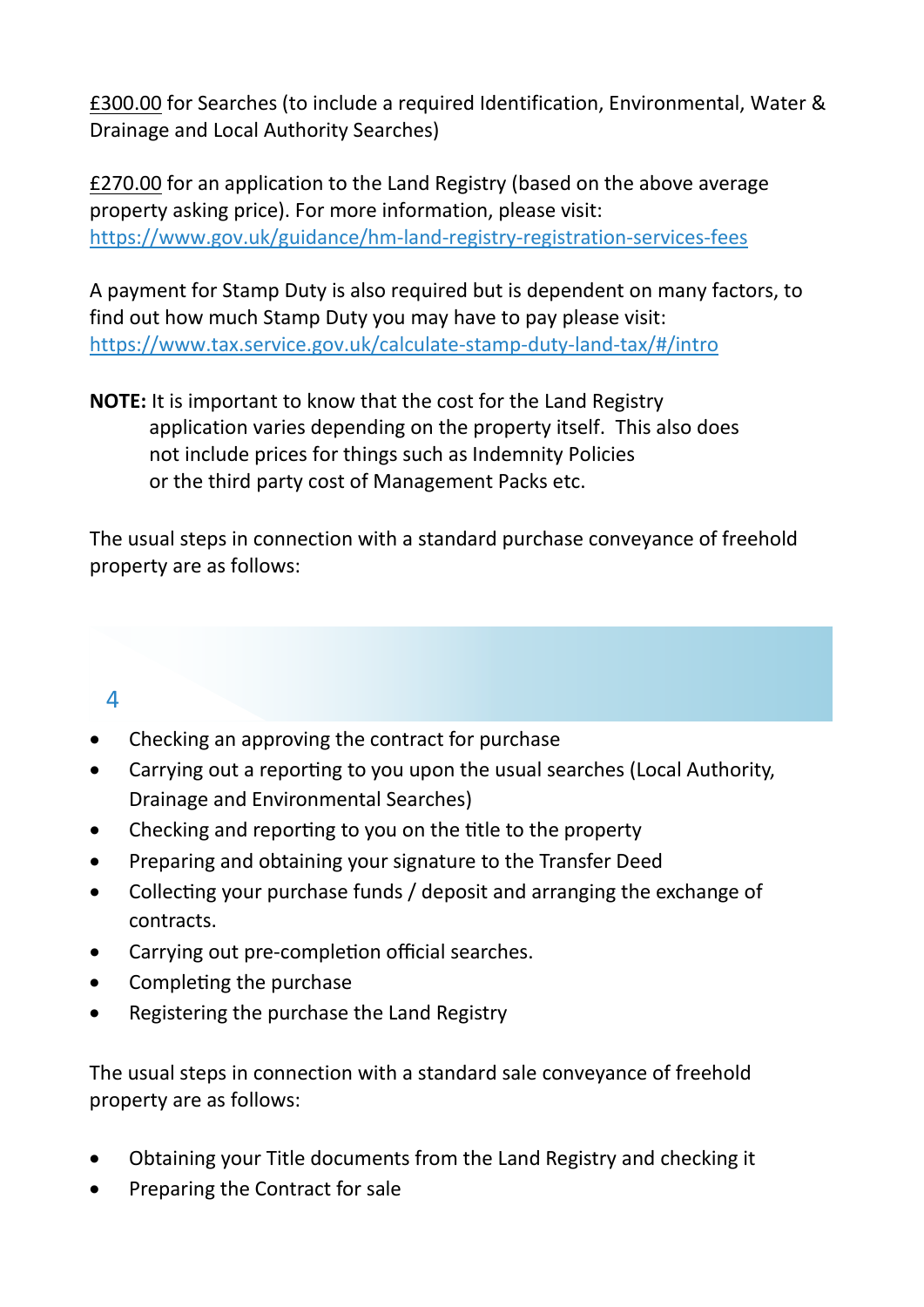- Dealing with the Buyer's enquiries
- Obtaining your signature to the Contract and Transfer Deed
- Arranging the Exchange of Contracts
- Completing the Sale and accounting to you with any balances due to you

Some legal fees do not include the additional work involved in dealing with leases, mortgages, management companies, unregistered land, title restrictions, delayed completion or defective titles. We will supply you with full details of the charges for these aspects of the matter at the outset when we provide your fee estimate.

### **Timescales**

Once a sale or purchase of a property has been agreed, an average freehold conveyancing transaction is likely to take between 12 and 16 weeks to reach exchange of contracts from when you provide us with your instructions to act for you.

An average leasehold transaction is likely to take between 2 and 4 weeks longer than this, due to the need to obtain information from landlords and

5

management companies.

However, it is important to remember that your matter may take a shorter or longer time than this due to specific factors affecting it that may be outside our control.

We try to ensure that you are kept informed throughout your matter of the stage it has reached and what remains to be done, so that you can understand the likely time scale that applies to your particular matter.

#### *Transfer of Equity*

The fixed legal fee for the Transfer of Equity begins at £480.00 including VAT and differs from case to case.

Disbursements also form a necessary part of the process and include the following for a Transfer of Equity: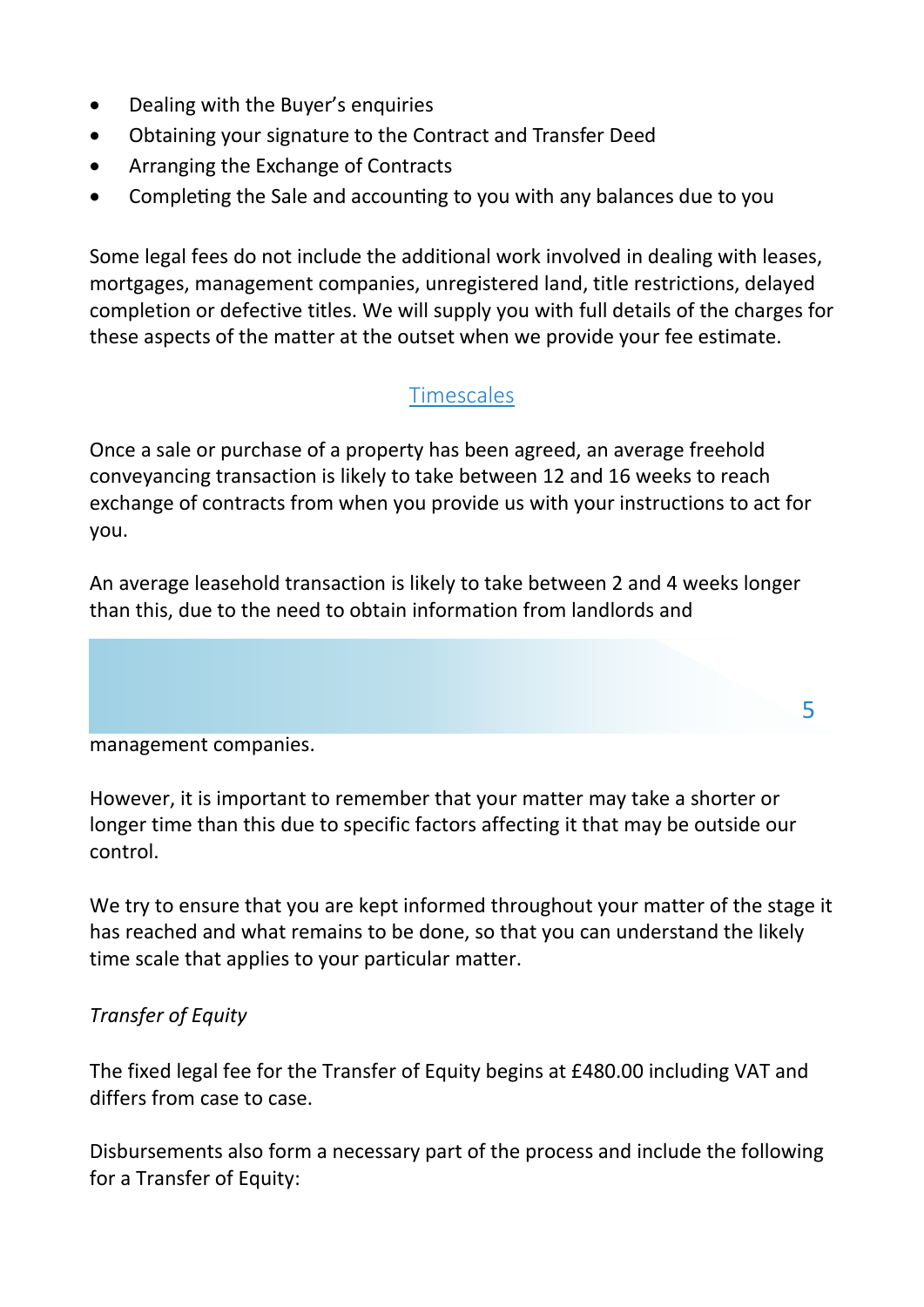£100.00 for Searches to include a required Identification Checks £270.00 for an application to the Land Registry (based on the above average property asking price)

For more information, please visit: <https://www.gov.uk/guidance/hm-land-registry-registration-services-fees>

**NOTE:** It is important to know that the cost for the Land Registry application varies depending on the property itself.

Complaints Procedure

It is important to us that we deal with any Client complaints as quickly as possible and it is important that our Clients understand the Complaints procedure here at HEY Bendalls.

In the event that you have a complaint about the way in which your case has been handled, the procedure is as follows:

6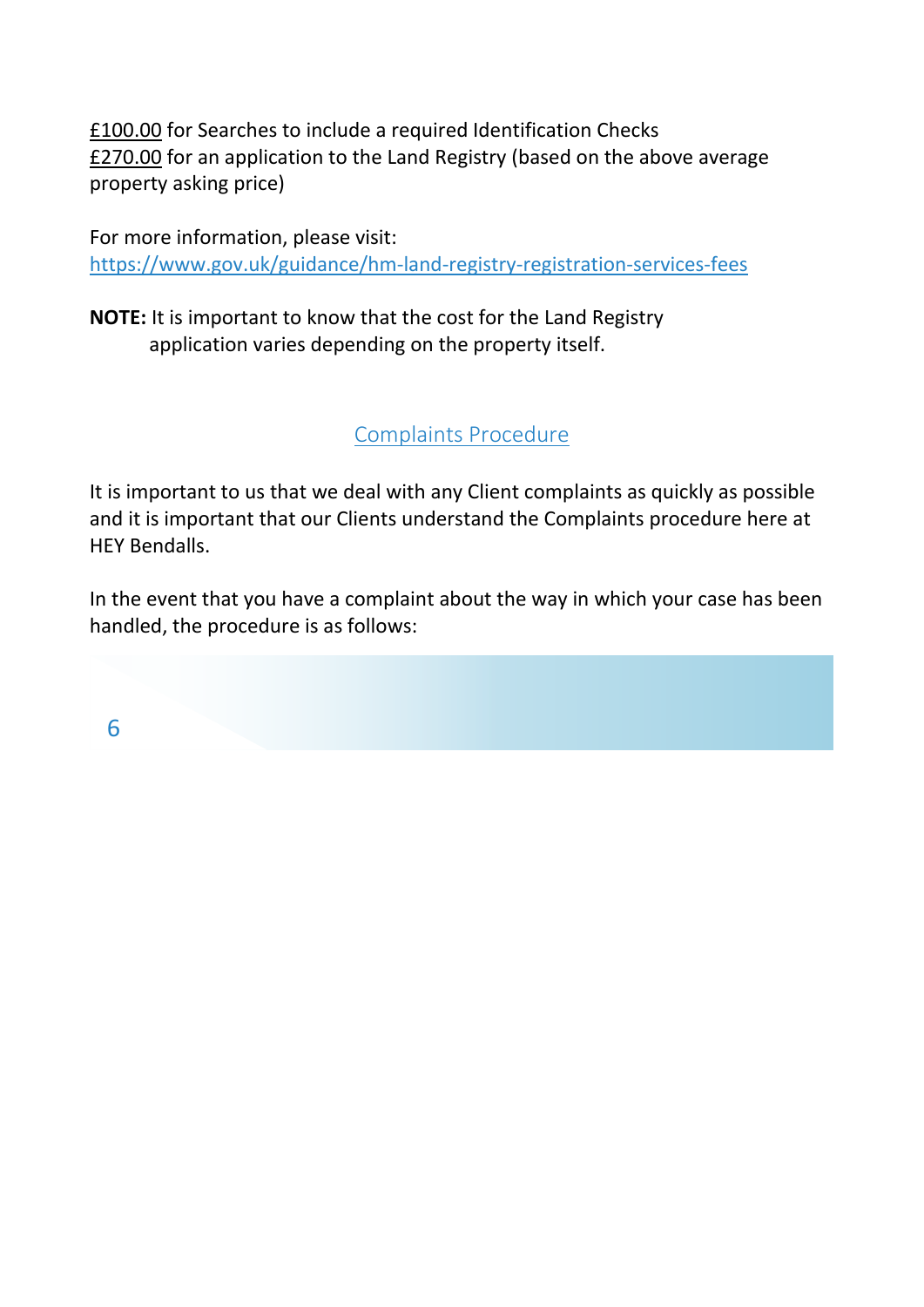

\*Please note that will the appropriate authority of you (the complainant) someone else can make a complaint on your behalf.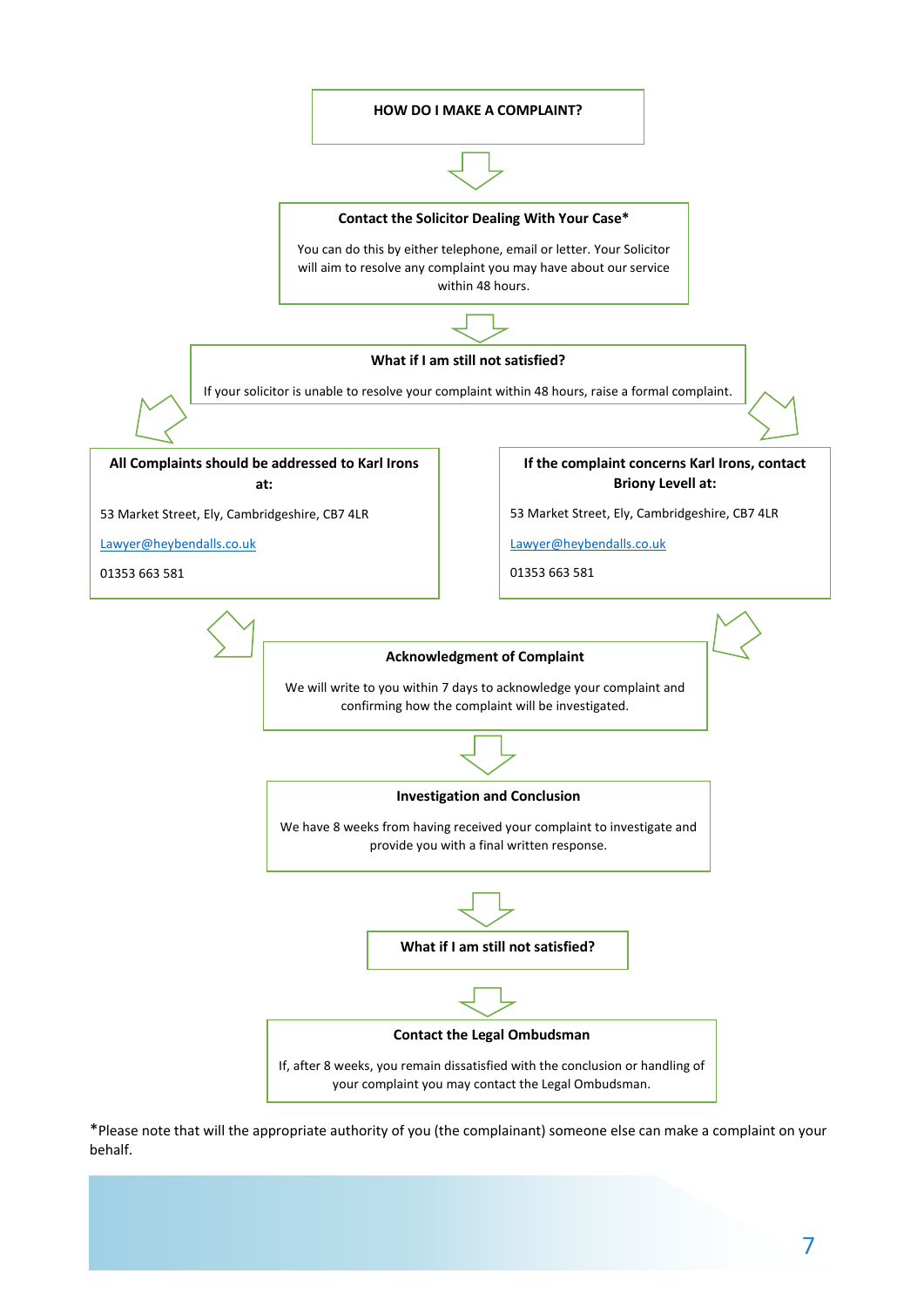A complaint is defined as an oral or written expression of dissatisfaction which alleges that the Complainant (Client) has suffered (or may suffer) financial loss, distress or detriment in relation to *our services*. It is important to note that a complaint can only relate to the service you have received, and cannot relate to things such as annoyances caused by the English Conveyancing system.

The Legal Ombudsman can be contacted at the following address:

| PO Box 6806   | Telephone No: 0300 555 0333                |
|---------------|--------------------------------------------|
| Wolverhampton | Email: enquiries@legalombudsman.org.uk     |
| WV1 9WJ       | Website: http://www.legalombudsman.org.uk/ |

Unless it agrees there are good reasons not to do so, the *Legal Ombudsman* will expect the client to allow us to consider and respond to their complaint in accordance with the procedure set out above in the first instance. The client can refer their complaint up to 6 months after they have received our final written response to their complaint.

They can also use the Ombudsman service if we have not resolved their complaint within 8 weeks of us receiving it. A complaint can be referred to the *Legal Ombudsman* up to six years from the date of the act or omission or up to 3 years after discovering a problem. The ombudsman deals with service related complaints; any conduct related complaints will be referred to the Council for Licensed Conveyancers.

For information regarding making an application for a Grant out of the CLC Compensation Fund, please visit:

<https://www.clc-uk.org/consumers/compensation/>



© 2020 HEY Bendalls Limited. All rights reserved. Authorised and regulated by the Council for Licensed Conveyancers Practice Licence Number: 11124 Registration Number: 511230 Company Registration Number: 7713840